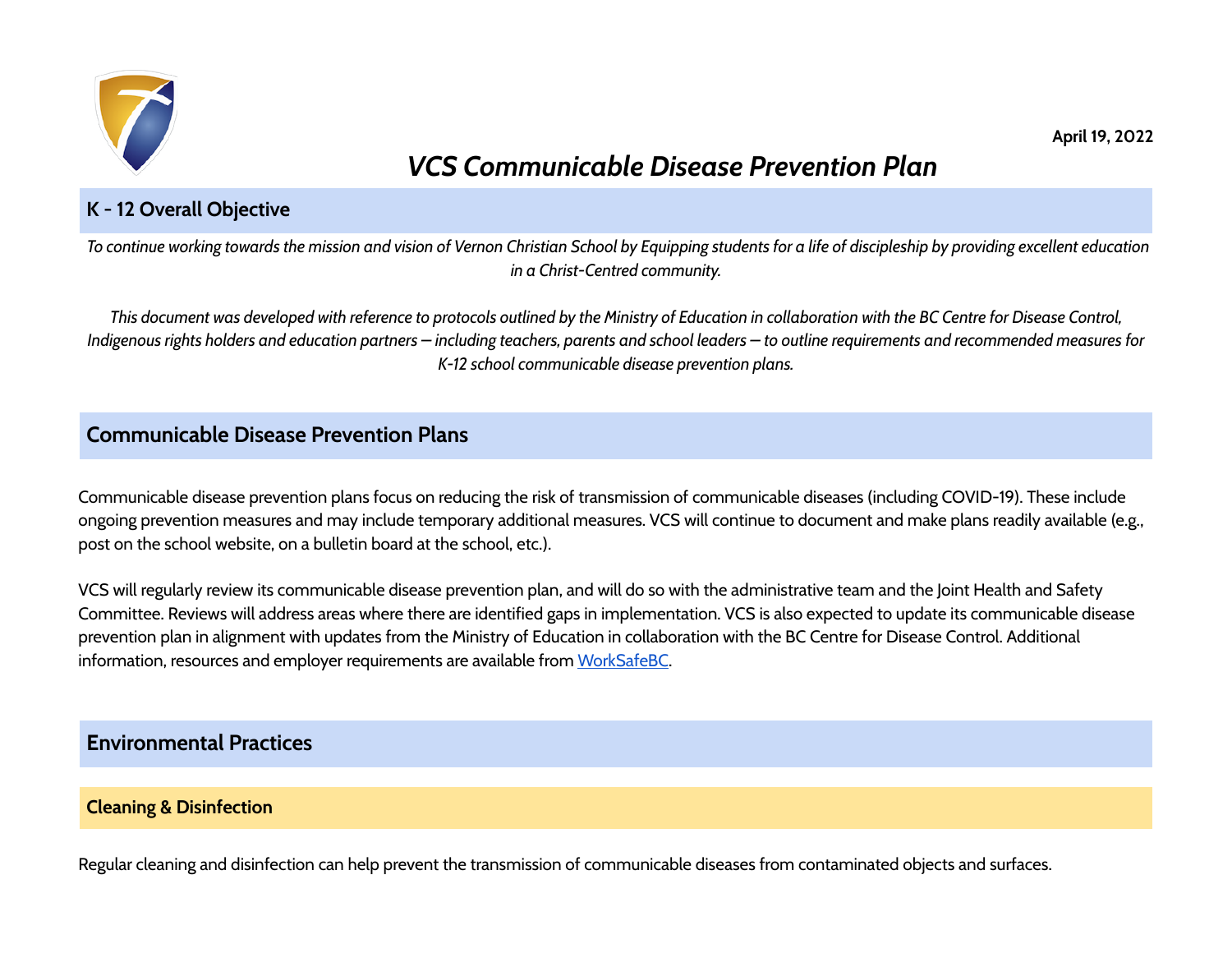#### **Products & Procedures**

For **cleaning**, use water and detergent (e.g. liquid dishwashing soap), or common, commercially available products, along with good cleaning practices. For hard-to-reach areas, use a brush and rinse thoroughly prior to disinfecting.

For **disinfection**, use common, commercially available disinfectants listed on Health Canada's hard-surface [disinfectants](https://www.canada.ca/en/health-canada/services/drugs-health-products/disinfectants/covid-19/list.html) for use against coronavirus [\(COVID-19\).](https://www.canada.ca/en/health-canada/services/drugs-health-products/disinfectants/covid-19/list.html)

Follow these procedures when cleaning and disinfecting:

- Always wash hands before and after handling shared objects.
- Items and surfaces that a person has placed in their mouths or that have been in contact with bodily fluids should be cleaned as soon as possible and between uses by different people.
- Dishwasher-safe items can be cleaned and disinfected in a dishwasher with a hot rinse cycle.

# **Cleaning and Disinfecting Frequency**

The following frequency guidelines must be adhered to when cleaning and disinfecting:

- General cleaning of the premises, and cleaning and disinfecting of frequently touched surfaces, **at least once in a 24-hour period.** (See Frequently Touched Surfaces section below for examples of frequently touched surfaces.)
- Clean any surface that is visibly dirty.
- Empty garbage containers daily.

The requirements for daily cleaning and disinfecting outlined above do not apply to spaces/equipment that are not being used by students, staff or visitors. Schools can implement procedures such as securing unoccupied spaces or adding sign-in sheets posted next to room entrances to help custodial staff focus cleaning/disinfecting activities on those spaces that have been utilised by staff or students.

# **Frequently Touched Surfaces**

Frequently touched surfaces are items touched by larger numbers of students and staff. They can include doorknobs, light switches, hand railings, water fountains and toilet handles, as well as shared equipment (e.g., computer keyboards, PE/sports and music equipment), appliances (e.g., microwaves) and service counters (e.g. library circulation desk). Frequently-touched items like toys or manipulatives that may not be able to be cleaned often (e.g. fabrics) or at all (e.g. sand, foam, playdough, etc.) can be used. Carpets and rugs (e.g. in Kindergarten and StrongStart classes) can also be used.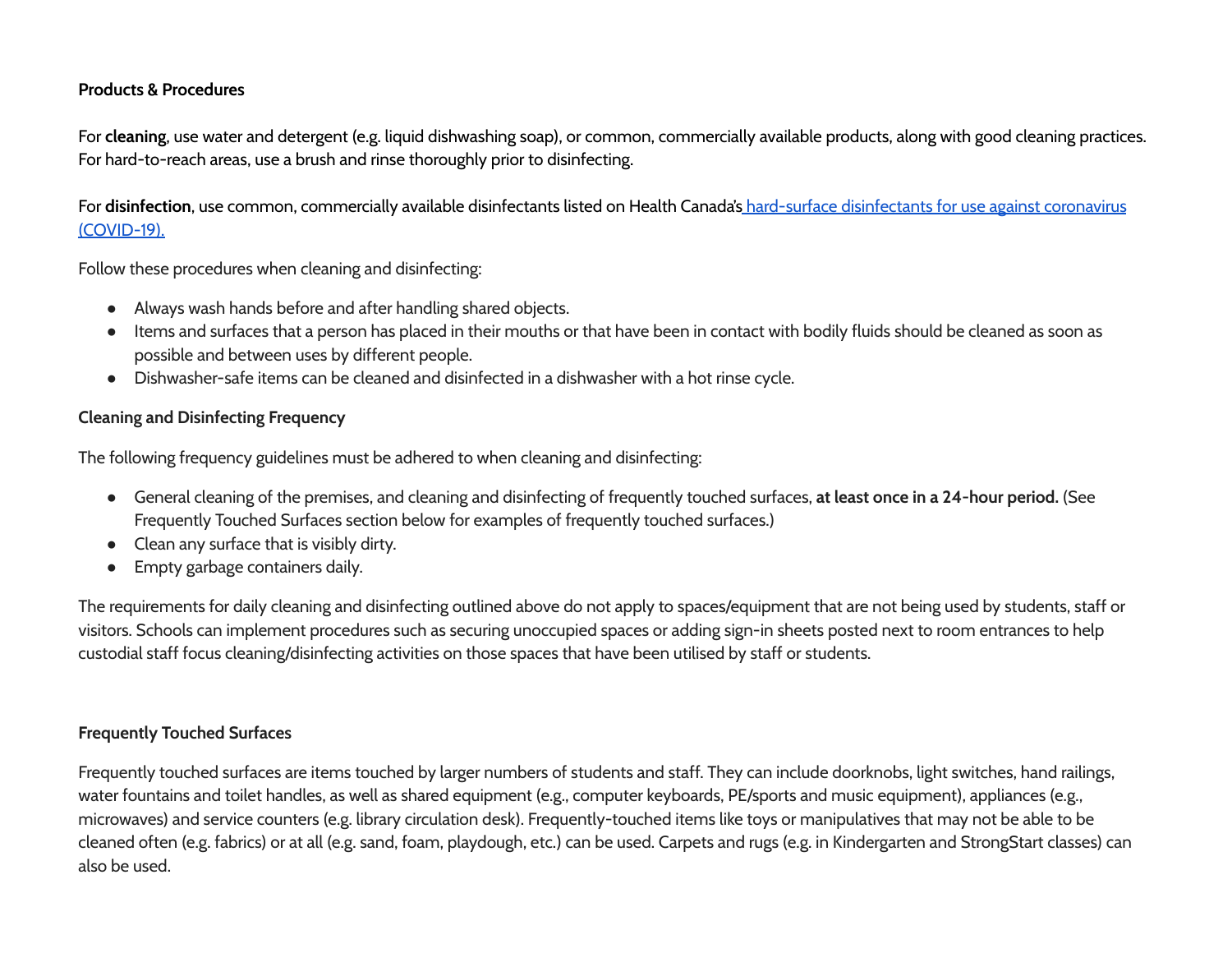# **Cleaning and Disinfecting Bodily Fluids**

Follow these procedures, in conjunction with school/district policies, when cleaning and disinfecting bodily fluids (e.g., runny nose, vomit, stool, urine):

- Wear disposable gloves when cleaning blood or body fluids.
- Wash hands before wearing and after removing gloves.
- Follow regular health and safety procedure and regularly used PPE (e.g., gloves, protective or woven sleeves) for blood and bodily fluids (e.g. toileting, spitting, biting)

# **General Ventilation and Air Circulation**

VCS will regularly maintain HVAC systems for proper operation. Current filters will include those that catch finer grain material. Staff are also encouraged to open windows if weather permits and the HVAC system will not be negatively impacted.

Use of portable air conditioners and fans in unventilated spaces with doors and windows closed should be avoided, except when necessary.

# **Hand Hygiene**

Rigorous hand washing with plain soap and water or using an *[effective](http://www.bccdc.ca/health-info/diseases-conditions/covid-19/prevention-risks/hand-washing) hand sanitizer* reduces the spread of illness. Follow these guidelines to ensure effective hand hygiene:

- Facilitate regular opportunities for hand hygiene:
	- This can include using portable hand-washing sites and/or alcohol-based hand sanitizer dispensers containing at least 60% alcohol.
		- VCS will use commercial hand sanitizer products that have met Health Canada's [requirements](https://www.canada.ca/en/health-canada/services/drugs-health-products/disinfectants/covid-19/hand-sanitizer.html) and are authorised for sale in [Canada.](https://www.canada.ca/en/health-canada/services/drugs-health-products/disinfectants/covid-19/hand-sanitizer.html)
- Ensure hand hygiene supplies are always well stocked including soap, paper towels (or air drier) and where appropriate, alcohol-based hand rub with a minimum of 60% alcohol.
- If hands are visibly soiled, alcohol-based hand rub may not be effective at eliminating microbes. Soap and water are preferred when hands are visibly dirty. If it is not available, use an alcohol based hand wipe followed by alcohol-based hand rub.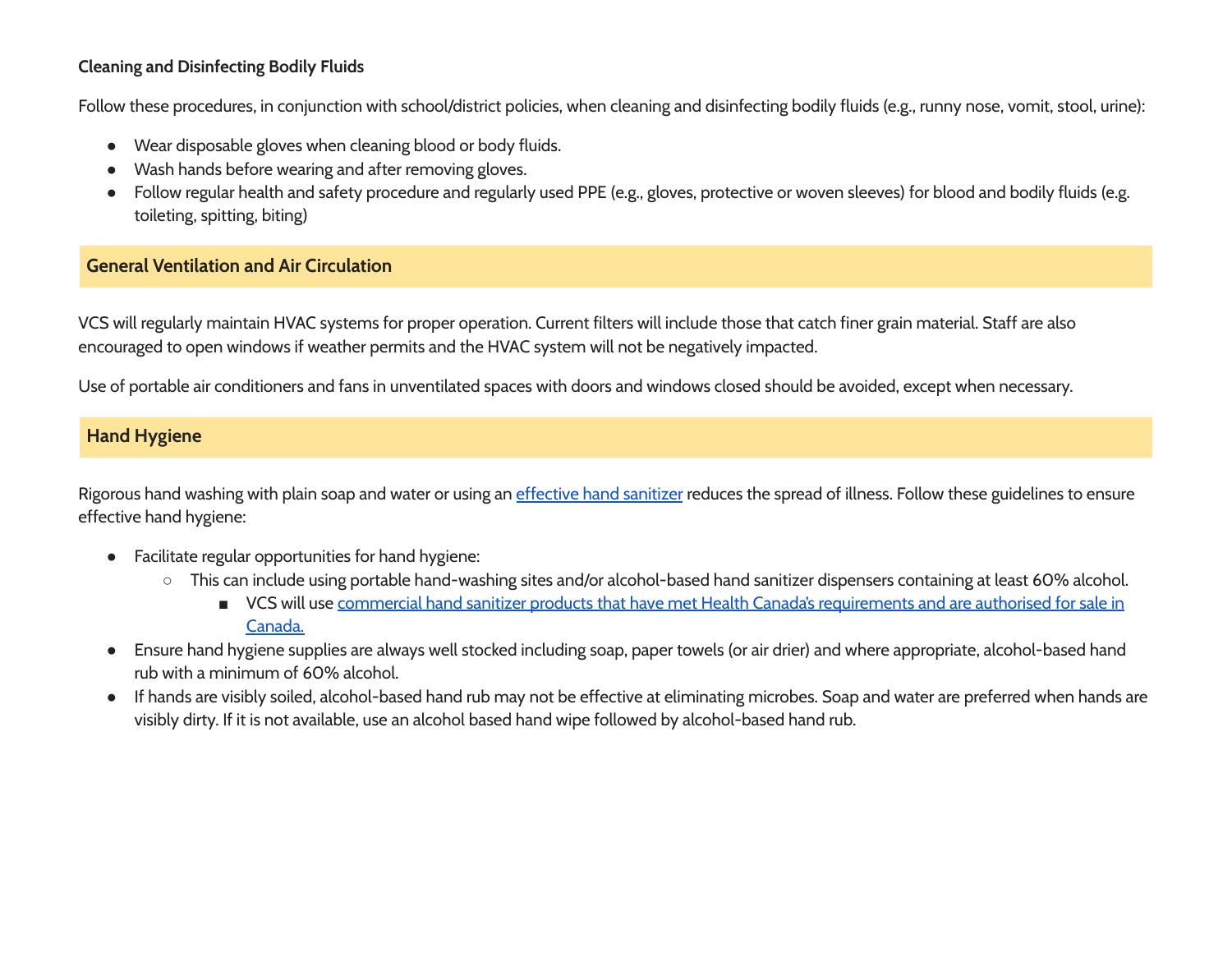# **Administrative Practices**

# **Space Arrangement**

VCS can use classroom and learning environment configurations and activities that best meet learner needs and preferred educational approaches.

#### **Staff Only Spaces**

Staff only spaces can use preferred configurations.

#### **School Gatherings and Events**

VCS can resume all types of gatherings and events (including staff only gatherings and events), and there are no longer specific capacity limits. Staff should use an inclusive and trauma-informed lens when planning school gatherings and events. See the Visitor Access/Community Use section for more information on protocols for visitors.

# **Health Awareness & Illness Practices**

#### **Health Awareness**

Health awareness reduces the likelihood of a person with a communicable disease coming to school when they are infectious. This includes a person checking regularly that they (or their child) are not experiencing symptoms of illness (including, but not limited, to COVID-19 symptoms) to ensure they are not coming to school when they are sick (including if they are unable to participate fully in regular activities due to symptoms of illness).

#### **School Responsibilities**

VCS will ensure that everyone entering a school is aware and routinely reminded of their responsibility to practice health awareness. This will be supported through communications (e.g. emails/letters to parents and staff), orientation activities (e.g., meetings, videos) and other reminders (e.g., signage on doors).

The Admin Team will also establish procedures for students and staff who become sick while at school/work.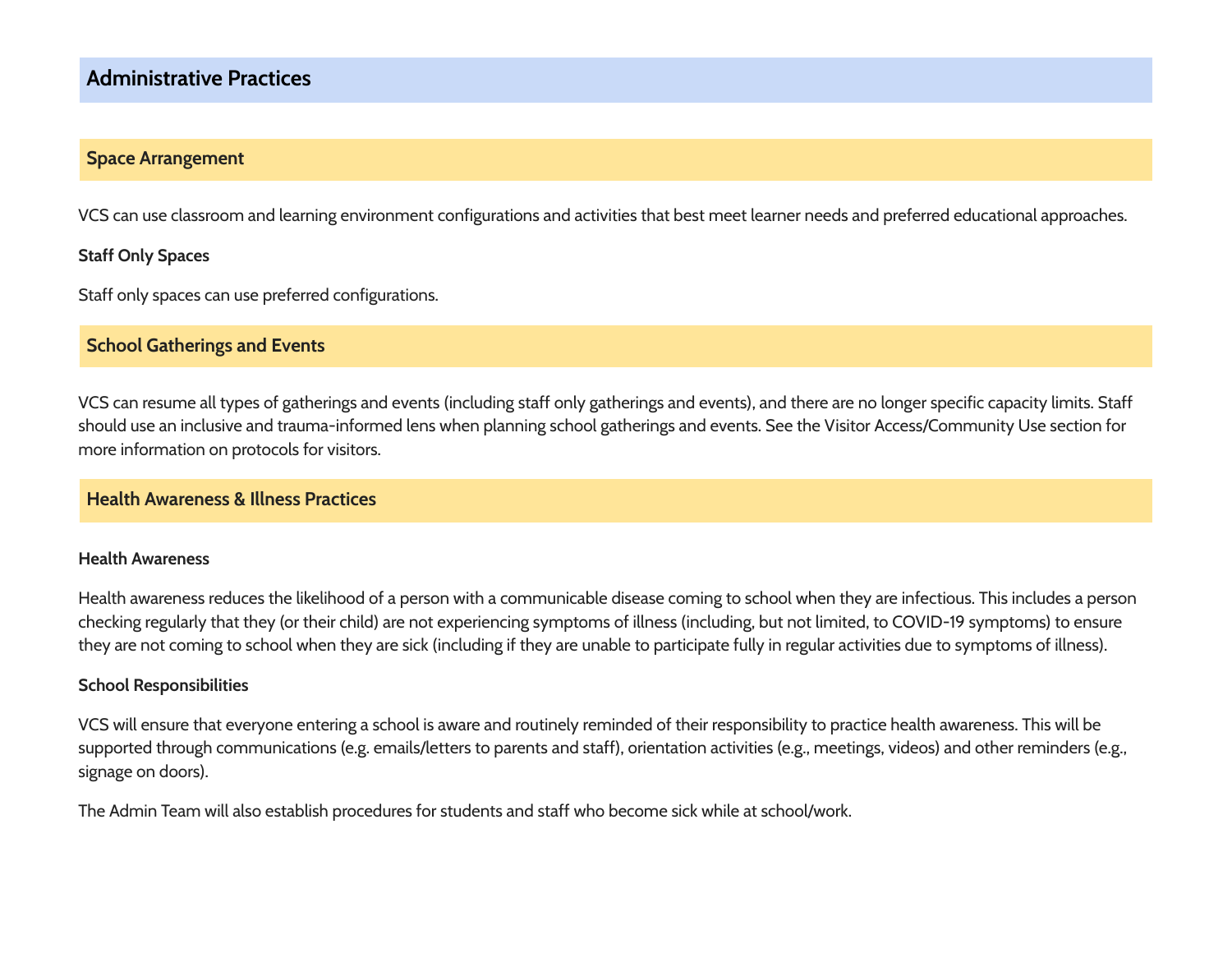- Some students or staff may not be able to be picked up immediately. As such, VCS will have a space available where the student or staff can wait comfortably and is separated from others, and will have non-medical masks available for those experiencing respiratory symptoms who choose to wear one.
	- VCS will provide supervision for younger children. Supervising staff can choose to wear a mask and/or face shield, and should wear gloves and practice diligent hand hygiene if touching bodily fluids.
		- Staff responsible for facility cleaning should clean and disinfect the surfaces/equipment which the person's bodily fluids may have been in contact with while they were ill (e.g., their desk in a classroom, the bathroom stall they used, etc.) prior to the surfaces/equipment being used by others. Cleaning/disinfecting the entire room the person was in (a "terminal" clean) is not required in these circumstances.

VCS does not require a health-care provider note (e.g., a doctor's note) to confirm the health status of any individual, beyond those required to support medical accommodation as per usual practices.

# **What To Do When Sick**

Students, staff and other adults should follow public health guidance and/or the recommendation of their health care provider when they are sick. Information specific to COVID-19 is available from [BCCDC](http://www.bccdc.ca/health-info/diseases-conditions/covid-19).

# **Protocols For Managing Communicable Disease Activity At School**

Public health (including Medical Health Officers) play the lead role in managing communicable disease activity (including COVID-19) at schools. More information is available in the COVID-19 Protocols for School & District [Administrators](https://www2.gov.bc.ca/assets/gov/education/administration/kindergarten-to-grade-12/safe-caring-orderly/covid-19-protocols-for-administrators.pdf) and Staff.

# **Supporting Students With Disabilities/Diverse Abilities And/Or Receiving Health Services**

#### **Expectations**

VCS is expected to implement health and safety measures that promote inclusion of students with disabilities/diverse abilities. In-class instruction may not be suitable for some children (or families) with severe immune compromise or medical complexity, which should be determined on a case-by-case basis with a medical care provider. VCS should follow regular practices, where possible, for those needing alternative learning arrangements due to immune compromise or medical complexity to ensure access to learning and support.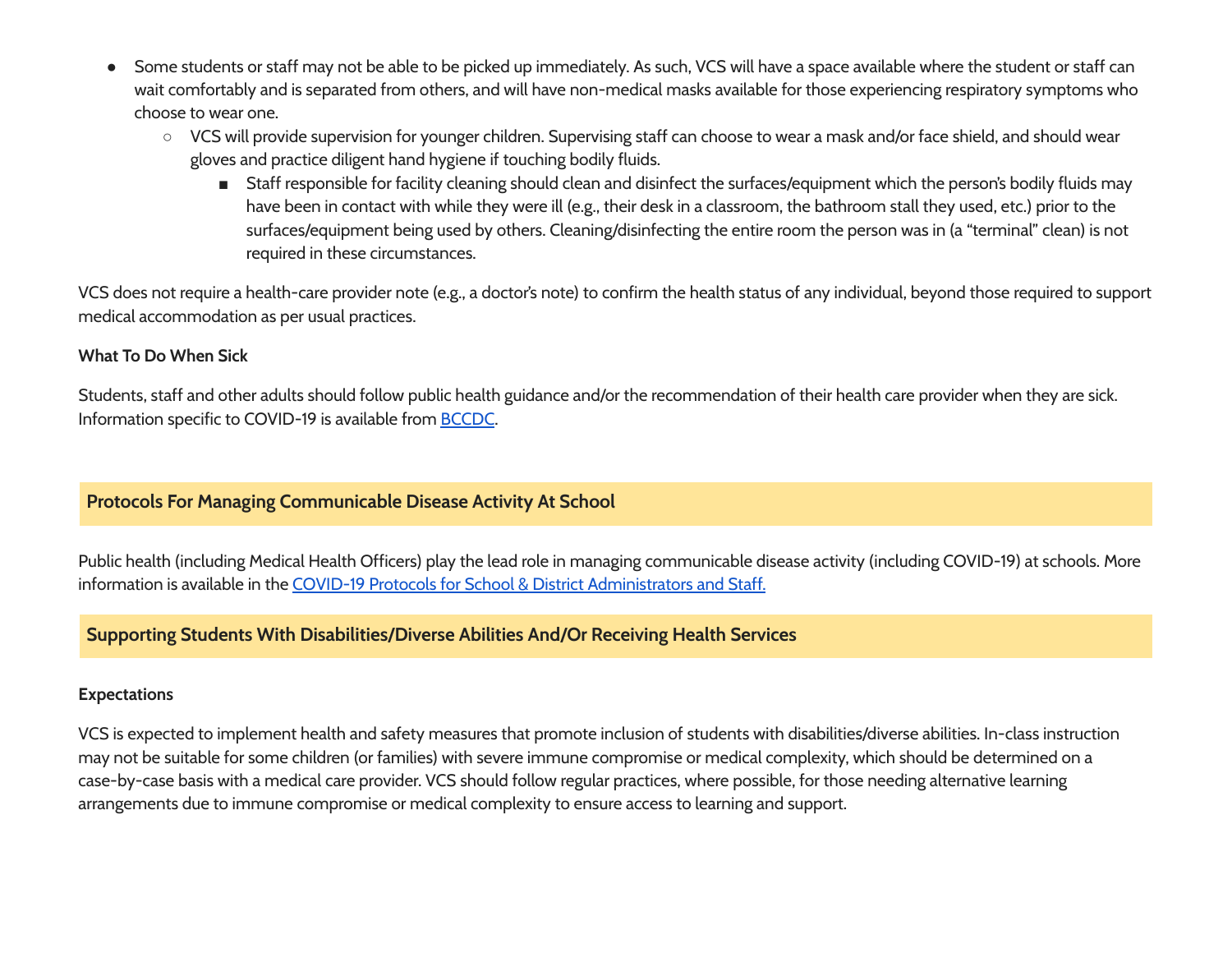# Guidelines for Staff and/or Those Working with Students with Disabilities/Diverse Abilities, Complex Behaviours, Medical Complexities, or **Receiving Delegated Care Where Physical Contact May Be Required**

- Those providing health or education services that require being in close proximity to a student should follow the student's individual care plan (if one is in place) and their standard risk assessment methods to determine what PPE is needed for general communicable disease prevention in accordance with routine practices (e.g., gloves for toileting). Additional personal protective equipment is not required beyond that used in their regular course of work.
- Those providing health services may be receiving different guidance related to PPE from their regulatory college or employer. Health service providers are encouraged to work with their employer to confirm what PPE is recommended for the services they provide in school settings.
- Parents and caregivers of children who are considered at higher risk of severe illness due to COVID-19 are encouraged to consult with their health care provider to determine their child's level of risk. Students are not required to wear a mask or face covering when receiving services, though may continue to based on their or their parent/caregiver's personal choice.
- VCS will continue to have non-medical masks on hand for those who have forgotten theirs but would like to wear one. For more information, see the Personal Protective Equipment section.

# **Buses**

The following strategies are recommended for student transportation on buses:

- Buses used for transporting students should be cleaned and disinfected according to the guidance provided in the Cleaning and Disinfecting section of this document.
- Bus drivers and students should be encouraged to practice hand hygiene and respiratory etiquette.
- Bus drivers, teachers and students in Kindergarten to Grade 12 may choose to wear masks or face coverings when they are on the bus.

# **Visitor Access/Community Use**

VCS will ensure visitors are aware of and follow the school's communicable disease prevention plan, including personal practices. This could include posting information by the entrance to the school, on the school's website and including in communications to students and families.

After hours community use of facilities should occur in alignment with activities permitted as per relevant local, regional, provincial and federal public health recommendations and Orders.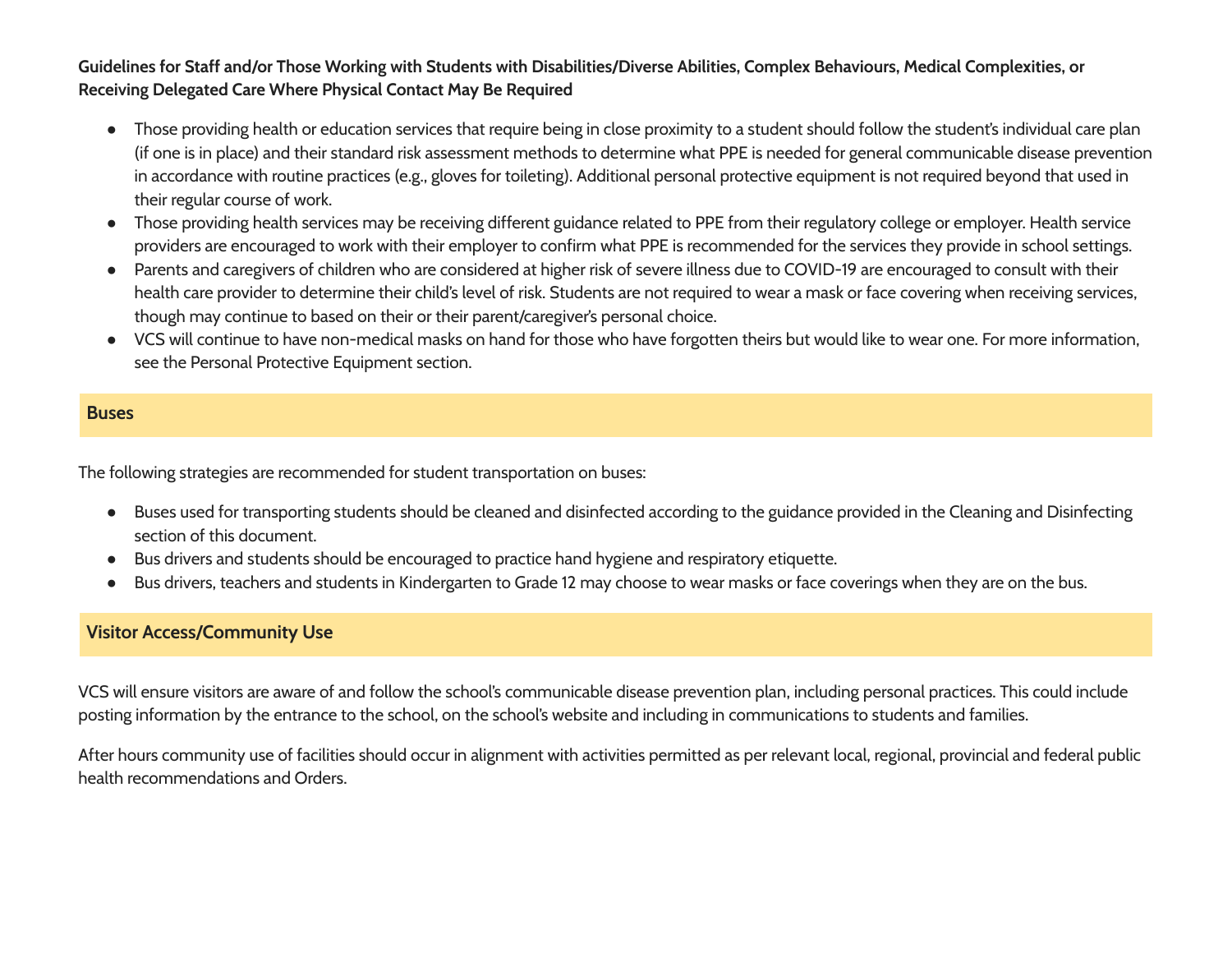# **Curriculum, Programs, and Activities**

All curriculum, programs and activities should operate in alignment with school communicable disease prevention plans, including school-led activities held off campus (e.g. sports academies, community based programs/courses). VCS will continue to implement ongoing communicable disease prevention practices (e.g. cleaning and disinfecting, hand hygiene, respiratory etiquette) specific to the activity. Additional considerations are noted below.

#### **Field Trips**

When planning field trips, staff should follow existing policies and procedures as well as the guidance in this document. Additional measures specific to field trips should be taken, including:

- Consider guidance provided for overnight camps from **[BCCDC](http://www.bccdc.ca/health-info/diseases-conditions/covid-19/childcare-schools/camps)** and the **BC Camps [Association](http://bccamping.org/)** when planning overnight trips that include group accommodation.
- Make every effort to avoid venue/locations that place additional requirements that could prevent a person from being able to participate, particularly students. If this is not possible (and the field trip/travel cannot occur otherwise), schools can require participants to confirm they are able to meet the additional requirements (e.g., are able to provide proof of vaccination).
- Students and staff may also be required to follow the communicable disease prevention plan of places attended on a field trip. Where there is a conflict with a school's communicable disease prevention plan, the more stringent safety protocols should be followed.

#### **Kindergarten Program and Entry**

- Include information about communicable disease prevention measures that will be in place as part of communications to students and their families prior to school start.
- Parents/caregivers must follow guidelines for visitors.
- Provide opportunities for Kindergarten students to learn and practice respecting personal space, recognizing they are unlikely to be able to do this at all times.
- Gently remind students of the expectations throughout the day and encourage students to kindly support one another.
- Frequently-touched items like toys or manipulatives that may not be able to be cleaned often (e.g. fabrics) or at all (e.g. sand, foam, playdough, etc.) and carpets and rugs (e.g., for circle time activities) can be used.

# **Music/Physical and Health Education (PHE)/Outdoor/Food and Culinary/Theatre, Film, and Dance/Other Shared Equipment Programs**

● Shared equipment should be cleaned and disinfected as per the Cleaning and Disinfecting guidelines and students should be encouraged to practice proper hand hygiene before and after shared equipment use.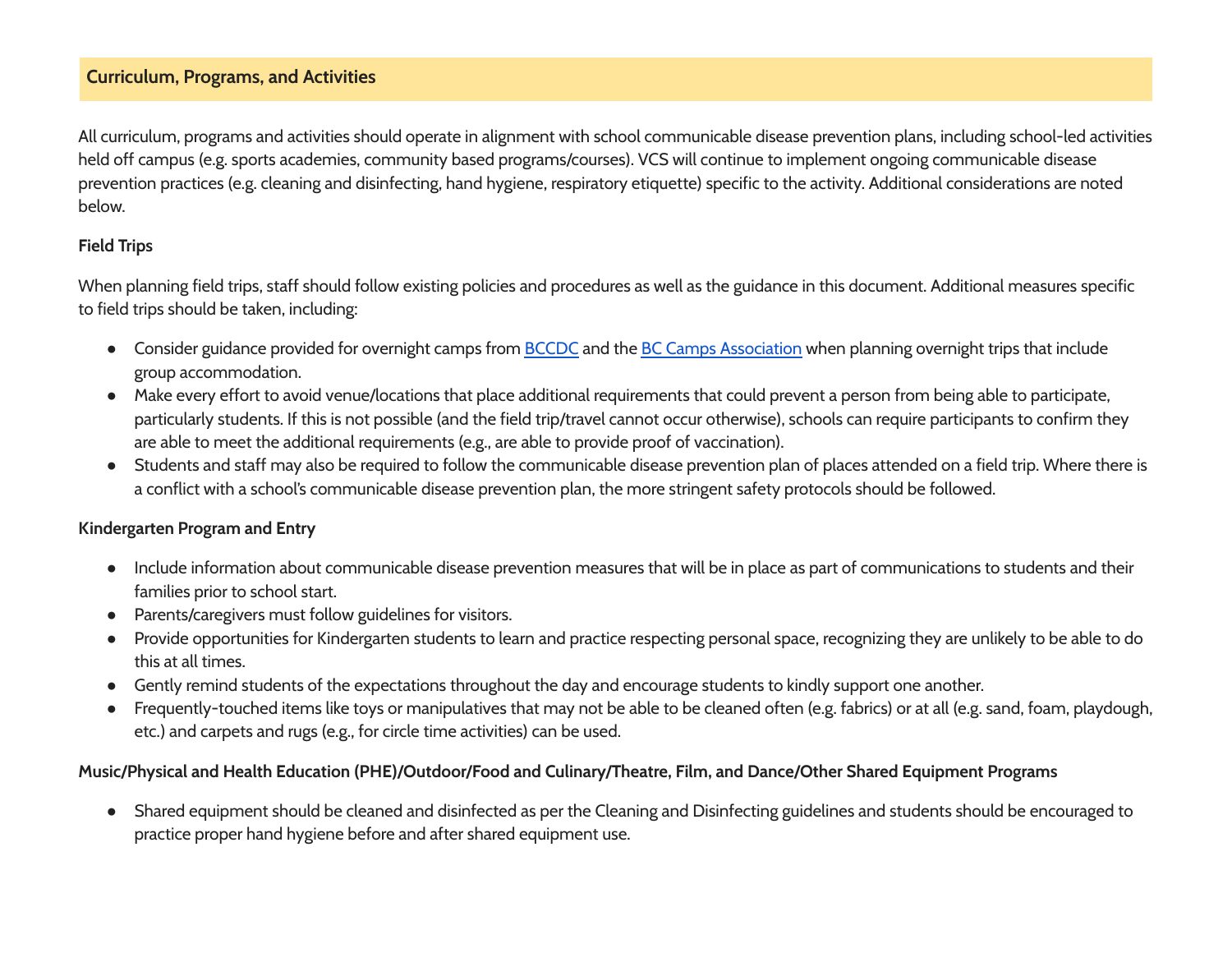○ Equipment that touches the mouth (e.g. instrument mouth pieces, water bottles, utensils) should not be shared unless cleaned and disinfected in between uses.

#### **School Libraries/Learning Commons**

- Laminated or glossy paper-based products (e.g. books, magazines, worksheets, etc.) and items with plastic covers (e.g. DVDs) are low risk items. Regular book browsing and circulation processes can occur as per routine practice. There is no need to clean, disinfect or hold back these items for any period of time.
- For information on cleaning, including technological devices, see the guidelines in the Cleaning and Disinfecting section.
- The BC Teacher Librarians Association has developed [Recommendations](https://bctla.ca/covid-19-t-l-and-library-health-and-safety/) for Access to Library Learning Commons Resources to Meet COVID-19 [Requirements.](https://bctla.ca/covid-19-t-l-and-library-health-and-safety/) In the case of any discrepancy in guidance, schools and school districts are expected to follow the Ministry of Education guidelines outlined in this document.

#### **Trades in Training/Work Experience Programs**

Students enrolled in individual training/work experience programs should follow the communicable disease prevention plan required by the workplace/facility.

Classes (or other similar groupings of students) participating in training/work experience programs together should follow the more stringent measures (if applicable) between the school and the workplace/facility's communicable disease prevention plans.

# **Personal Practices**

# **Health Awareness**

Everyone at school should practice health awareness, including staying home when sick.

# **Masks and Face Coverings**

The decision to wear a mask or face covering is a personal choice for staff, students and visitors. A person's choice should be supported and respected.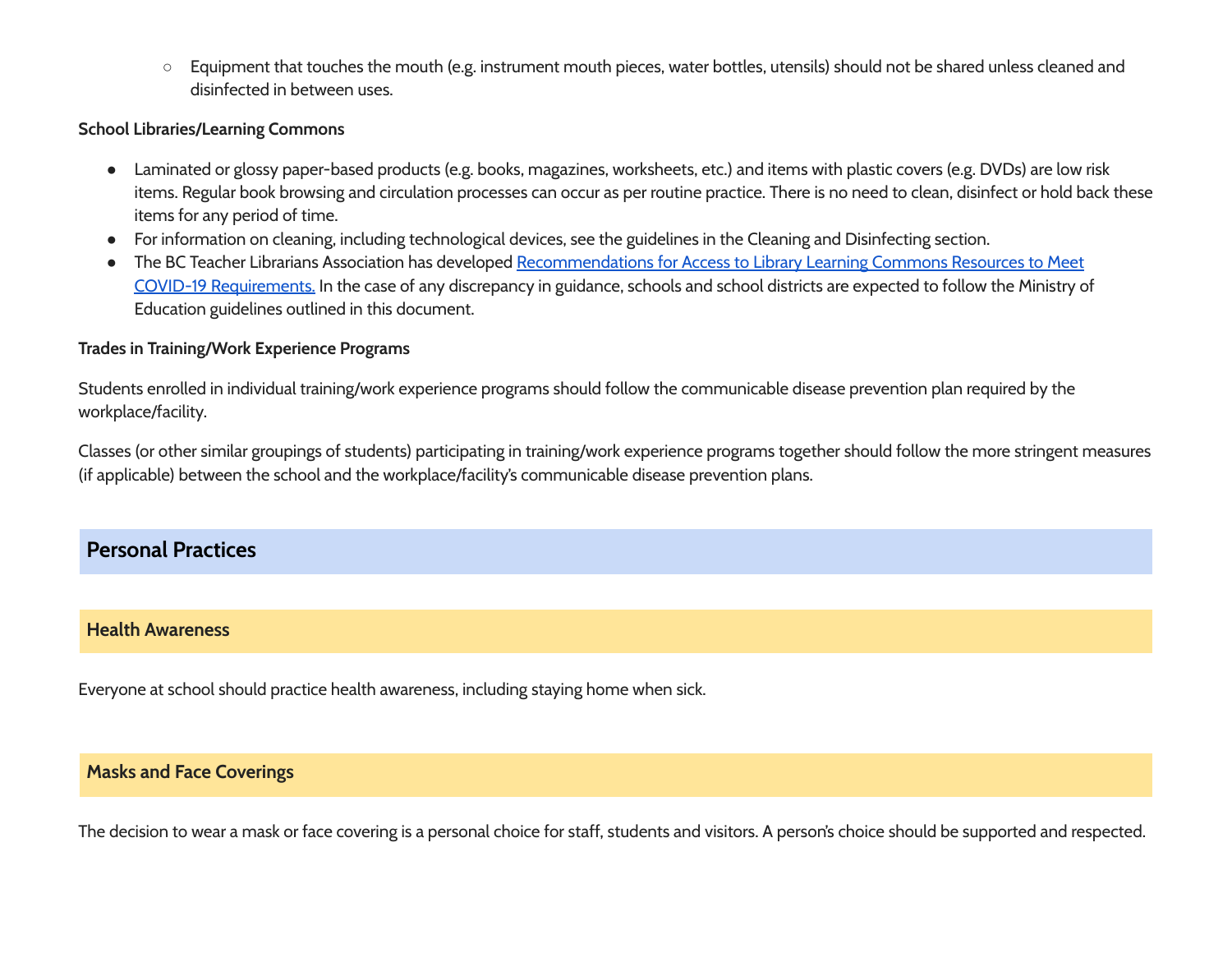Schools should continue to have non-medical masks on hand for those who have forgotten theirs but would like to wear one, or who become ill at school.

# **Hand Hygiene**

Staff and students should be encouraged to practice hand hygiene upon school entry and before/after breaks and eating, using the washroom and using frequently touched shared equipment.

# **Respiratory Etiquette**

Staff and students should:

- Cough and sneeze into their elbow, sleeve, or a tissue.
- Throw away used tissues and immediately perform hand hygiene.

# **Personal Space**

Staff and students should be encouraged to respect others personal space (the distance from which a person feels comfortable being next to another person).

# **Sharing Food, Beverages, and Other Items That Touch The Mouth**

Staff and students should be encouraged to not share items that come in contact with the mouth (e.g. food, drinks, unwashed utensils, cigarettes, vaping devices).

Shared-use items that touch the mouth should be cleaned between use by different individuals (e.g., water bottles, instrument mouth pieces).

#### **Vaccines**

Vaccination protects from serious illness due to COVID-19 and is the most effective way to reduce the impact of COVID-19 on our communities. BCCDC strongly recommends adults interacting with children to be fully vaccinated. All COVID-19 vaccines approved for use in Canada protect against serious complications, including from the Omicron variant. See BCCDC for trusted information on [COVID-19](http://www.bccdc.ca/health-info/diseases-conditions/covid-19/covid-19-vaccine) vaccines.